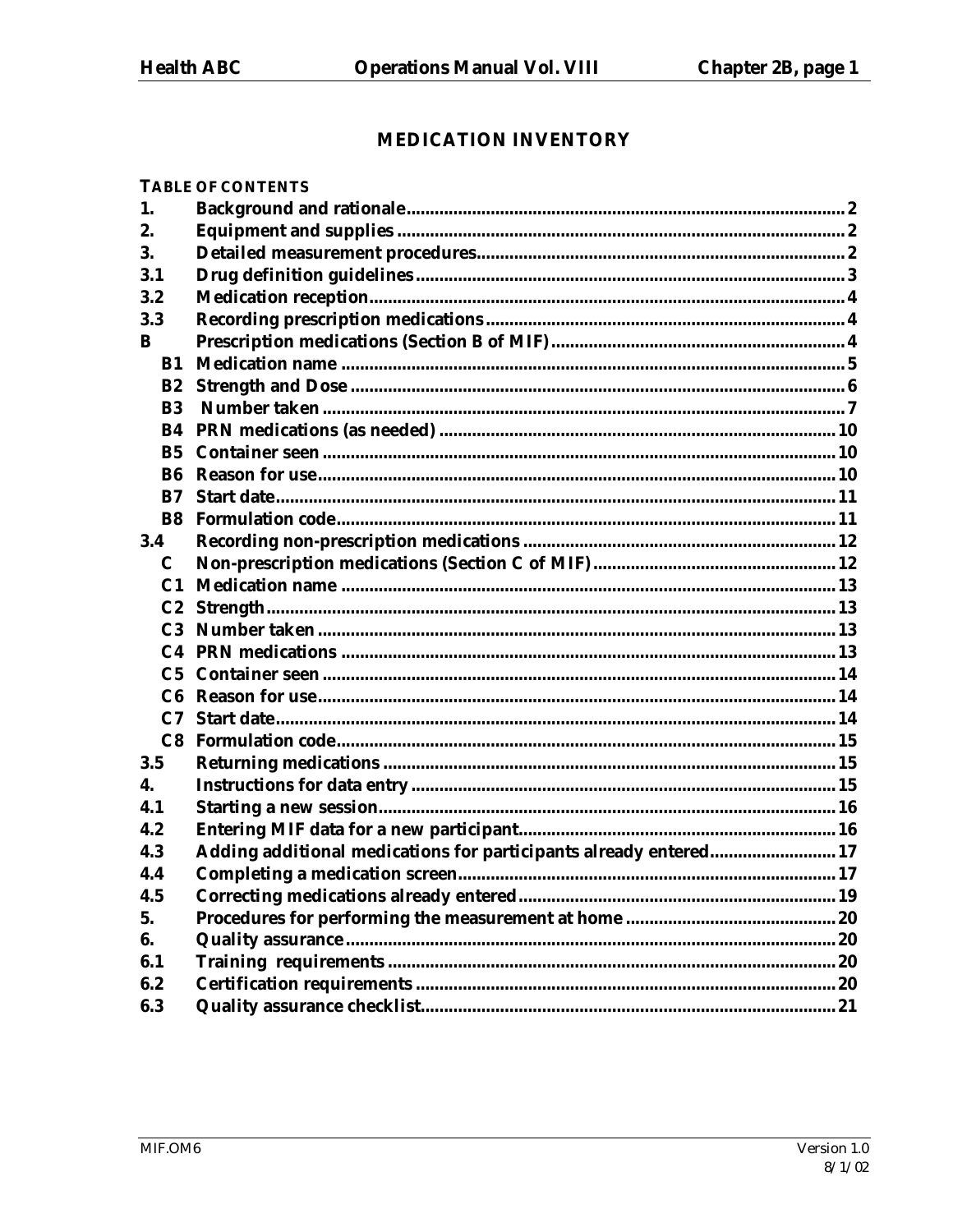## **MEDICATION INVENTORY**

# **1. Background and rationale**

A complete and accurate list of current medication use is essential for several reasons: Some medications affect body composition and bone mass, medication use increases with increasing disability, and a number of ancillary studies require complete medication lists. Because specific medications and doses change with new health states, we plan to document the use of over-the-counter and prescription medications each year. The protocol for collecting medications is similar to that used at baseline with the following exceptions. We will be:

- comparing the current medications with those on the list from Year 5
- asking whether or not these medications have been used continuously.
- asking whether or not these medications have been used intermittently.
- asking about new medications, begun since the last (Year 5) clinic visit during which medications were inventoried.

We are specifically interested in how individual medications have been actually taken (during the preceding two weeks) rather than how they were prescribed or intended to be taken.

# **2. Equipment and supplies**

- Pen
- Container or sack for medications
- Medication Inventory Form (MIF) and MIF Supplement
- Abbreviation list (see page 6)
- Codes for prescription and non prescription formulations (see page 11)
- Printout of list of medications recorded at the Year 5 clinic visit (Data from Prior Visits report)

#### **3. Detailed measurement procedures**

- The participant will have been instructed to bring all prescription and nonprescription medications used in the preceding two weeks with them to the visit.
- The examiner will review all medications and transcribe the name and strength from the container to the Health ABC Medication Inventory Form (MIF).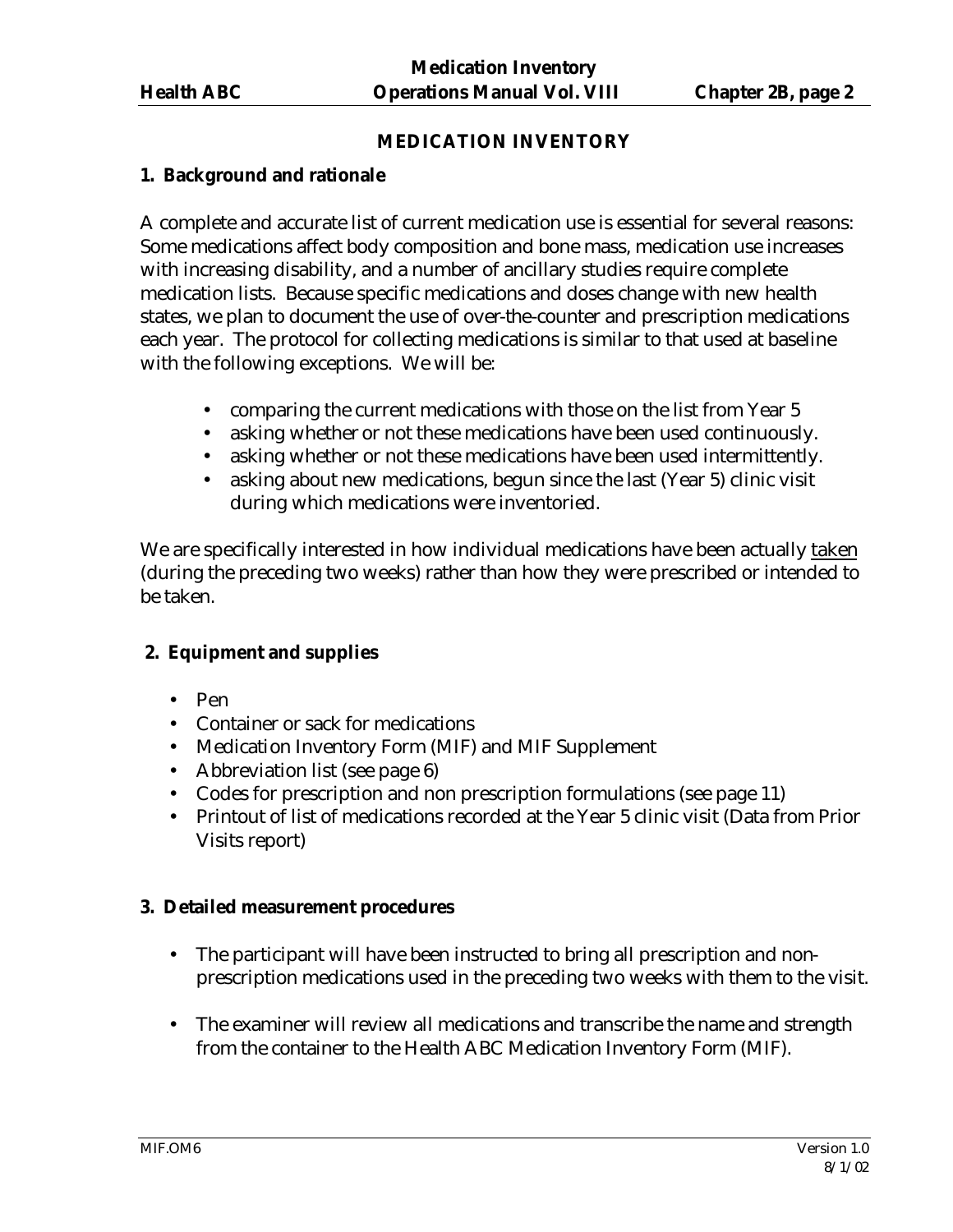- The participant will then be asked how often the medication is taken (number used per Day, Week, or Month).
- The clinic staff person will have a list of the medications that were recorded at the participant's Year 5 clinic visit for reference purposes. However, the name, dosage, and frequency of use must be recorded on the Year 6 Clinic Visit Workbook MIF form for each medication even if it is exactly the same as Year 5. Changes in current medication use will be updated at future clinic visits.

# **3.1 Drug definition guidelines**

For the purposes of the Health ABC study, use the following definition guidelines:

- 1) **Current use:** All medication taken within the two week period (14 days) prior to the clinic visit. Do not include immunizations or medications received during an overnight hospitalization, unless they are continued after discharge.
- 2) **Prescription medications:** A medication for which a prescription was written by a physician, dispensed by a pharmacist or physician, and taken by the participant during the two weeks prior to the visit. Prescription medications may include eye drops, pills or tablets, solutions, creams/salves, dermal patches, and injections.
- 3) **Non-prescription medications:** A medication, vitamin, or dietary supplement that may be purchased without a physician's prescription. This category should include herbal medications and supplements.

Some non-prescription medications may also be obtained with a prescription. For example, coated aspirin may be bought over-the-counter, but many physicians write a prescription for it. If a prescription is written for the medication, even if it is available without one, it should be considered a prescription medication.

When a physician recommends an over-the-counter medication, but does not write a prescription for it, it is considered non-prescription. Examples of medications frequently recommended by physicians but obtained without a prescription include vitamins, aspirin, calcium supplements, and bulk laxatives.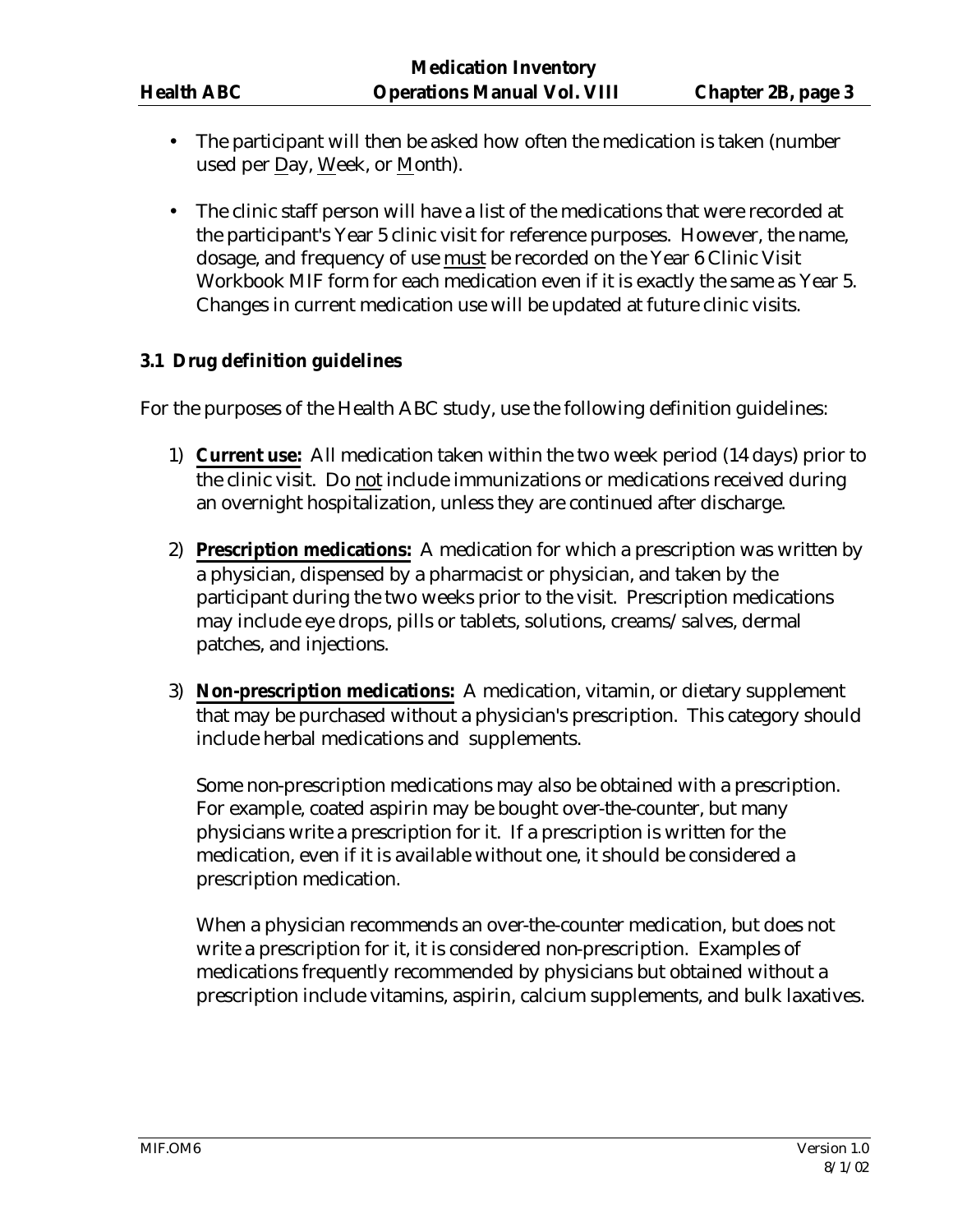# **3.2 Medication reception**

Collect all of the medications the participant has brought with them and put these in a container or sack.

Using the script found in **Section A** of the MIF, fill in the appropriate box.

- "Yes" box, if all medications were brought in to clinic. Count the total number of medications brought in and record on the MIF. Proceed to **Section B**.
- "No" box, if one or more medications were not brought in. **When a participant forgets to bring in one or more medications that they have taken in the last 2 weeks, each site is responsible for developing a mechanism to gather the missing information via telephone or return visit (although occasionally a participant will have brought in an accurate list of the other medications and a follow-up call will not be necessary).** It is recommended that the participant be called 1-2 days after the visit to obtain the missing information. Be sure to fill out the MIF form and indicate that "Yes," the participant was called in order to obtain the missing information. (If the participant was not called because they brought in a complete list of their medications or they were able to recall and convey the information accurately at their clinic visit, mark the "No" response option to answer the question "Did examiner call participant to complete MIF?"
- Took no medication. Self explanatory, but ask:

Script: "Are you sure you took no prescription or non-prescription medications over the last two weeks?"

# **3.3 Recording prescription medications**

# **B Prescription medications (Section B of MIF)**

In this section record the use of prescription medications only. The Rx box has been pre-checked next to the Formulation Code box on the form, so it is imperative that only prescription medications be entered in Section B of the MIF.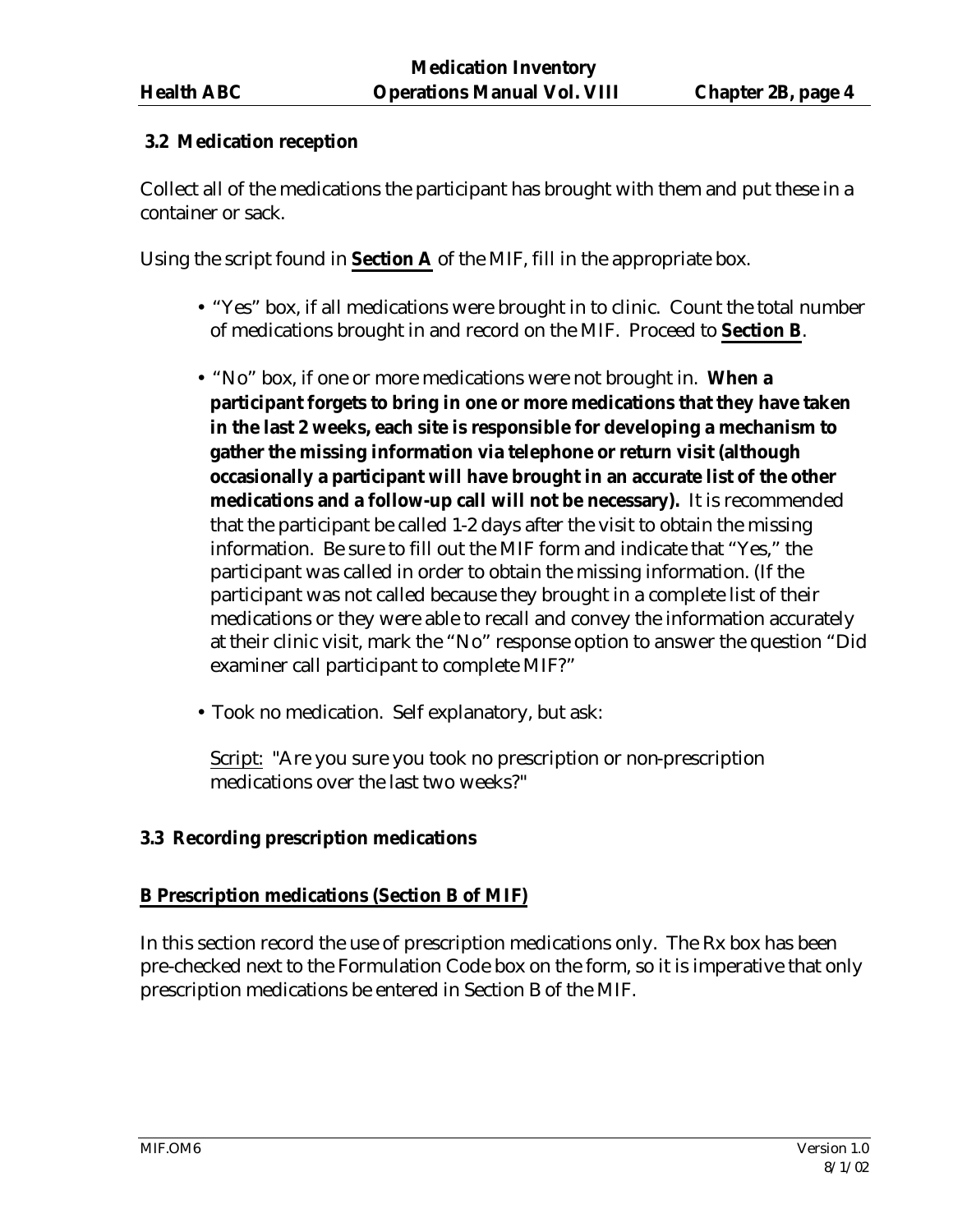# **B1 Medication name**

Record only medications used in the two weeks (14 days) prior to the visit. Medications administered in the previous 2 weeks during surgery or hospitalization will not be recorded on the MIF unless they are continued after discharge. Medications that were prescribed but not taken, or those last taken more than two weeks ago, are not recorded.

Copy the name directly onto the MIF from the medication container, using capital letters. Write clearly! Record the complete drug name exactly as written on the container. It is not necessary to record the name of the store or pharmacy where the medication was obtained. The printout of prescription medications recorded at the Year 5 clinic visit may be helpful, but be sure to take the information directly from the medication container.

Some combination medications contain two or more drugs in a single pill or tablet, and the trade name should be recorded (for example, Dyazide is a combination of hydrochlorothiazide and triamterene).

If a single trade name is not present, record the components separated by a slash (for example, hydrochlorothiazide/triamterene). Combination medications with more than two or three components should be listed by the generic name, as there are only 30 character spaces available to record the medication name.

If a medication is not taken orally, include the route of administration or include the word "cream" or "ointment" in the name. Some common examples where the route of administration should be listed include:

- suppositories (e.g., "compazine suppository")
- eye drops (e.g., "saline eye drops")
- injections (e.g., "vitamin B12 injection" or "allergy injections")
- inhalers (e.g., "proventil inhaler")
- topical preparations (e.g., "hydrocortisone ointment" or "Premarin vaginal" cream")
- patches (e.g., "testosterone patch")

Medications that are given with a tapering dose (that is, given in a maximal dose for one or more days, and then taken in successively smaller amounts over several weeks) should include the word "taper" in the name. For example, if a participant reports the use of a steroid taper, "prednisone taper" would be recorded under "Name." See also: "Other special circumstances" instructions on page 8.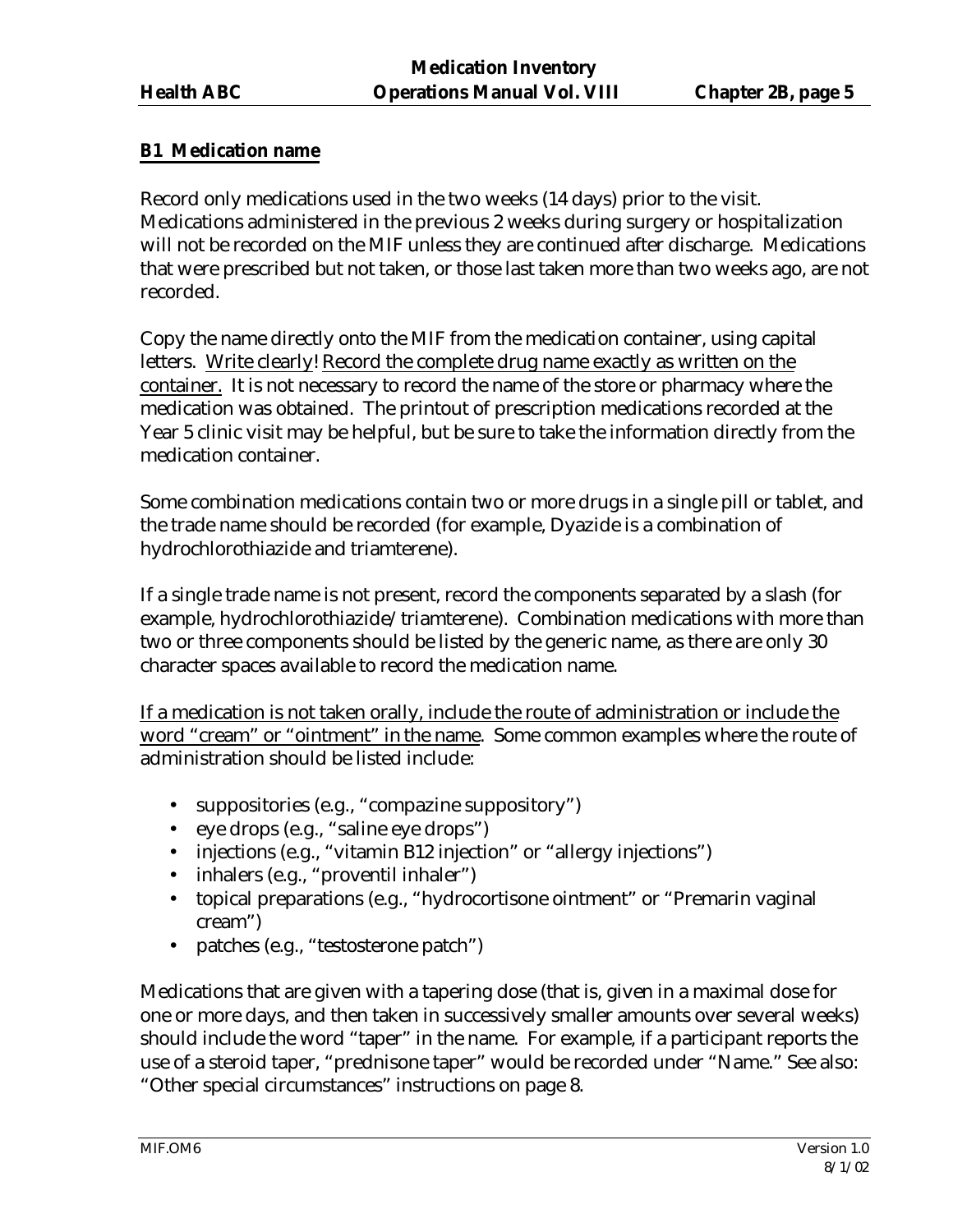If additional space is needed to record more than 12 medications, mark the box at the end of **Section B**, and use the supplemental MIF form to record the remaining medications. Be sure to check the Rx box to the right of the Formulation Code on the Supplemental MIF Form.

# **B2 Strength and Dose**

Strength is the amount of medication in one unit of the drug as manufactured; dose is the actual amount taken at a time. For example, ibuprofen is commonly manufactured in 200 mg tablet strength. A person often takes two tablets, a dose of 400 mg.

Record the strength of the medication followed by the units exactly as they appears on the container. Most preparations will be in milligrams (mg), but all units listed below are acceptable. Fractions of a unit can be recorded by a decimal fraction (for example two and one-half mg would be 2.5 mg). **Be careful to make a distinction between milligrams (mg) and micrograms (mcg).** A microgram is only  $1/1000<sup>th</sup>$  of a milligram!

Use the appropriate units as indicated on the container. For example, a potassium supplement may be in milliequivalents and would be recorded as 8 mEq. Use the following abbreviations:

| <b>Medication Units</b>          | <b>MIF Abbreviation</b> |
|----------------------------------|-------------------------|
| • milliliter                     | ml                      |
| · milliequivalents               | mEq                     |
| · milligram per milliliter       | mg/ml                   |
| · milliequivalent per milliliter | mEq/ml                  |
| • microgram                      | mcg                     |
| · microgram per milliliter       | mcg/ml                  |
| • grains                         | gr                      |
| • percent                        | %                       |
| • units or international units   | u                       |

Some compound medications, such as Dyazide, are only available in a single strength combination, and the strength will not be indicated on the label. In these instances record "NA" in the strength box. Other compound medications are available in several strengths, and if the strengths of individual components are listed, the strength of each component should be recorded, separated by a slash, in the same order as the components appear in the name box.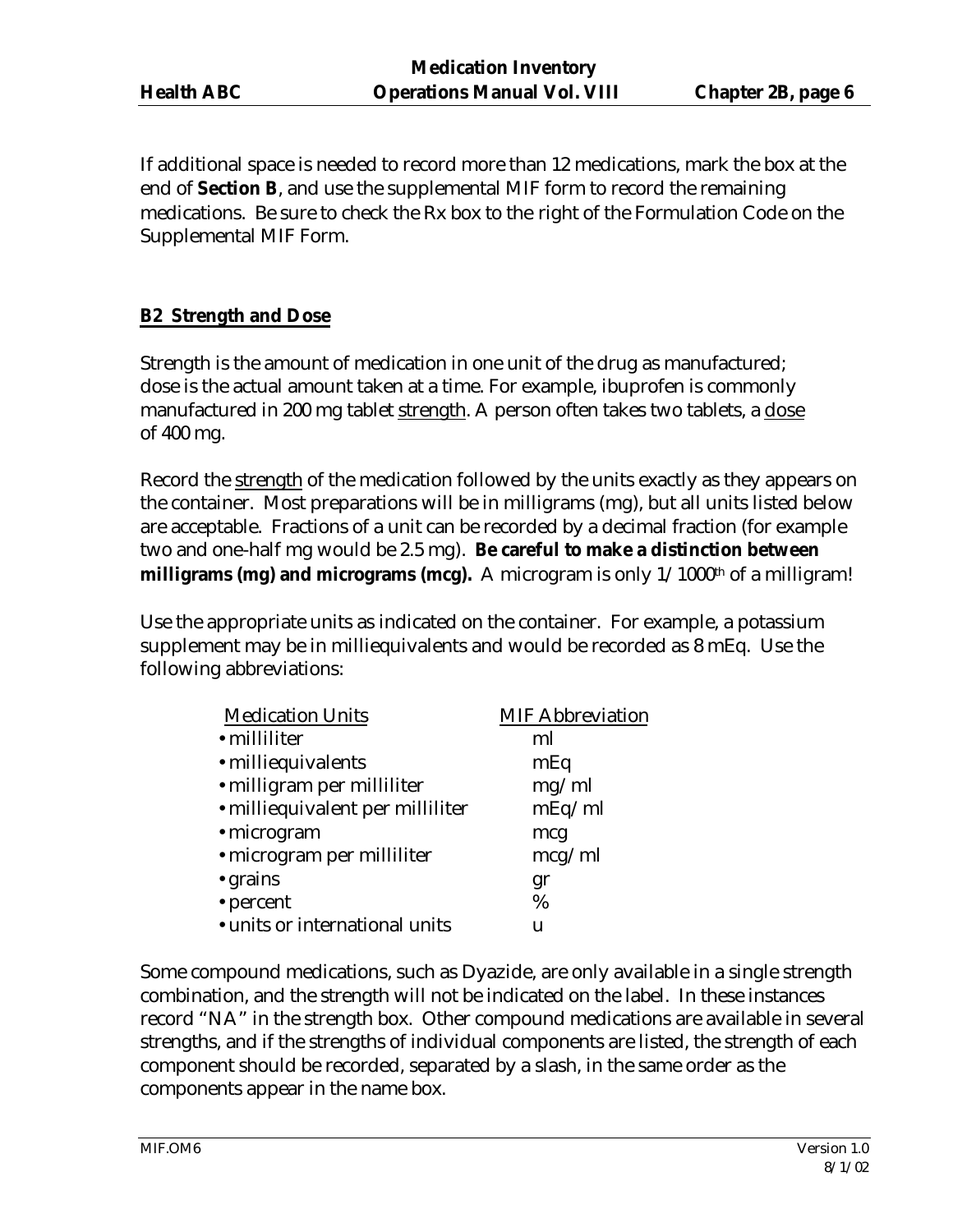If strength is not available, write "NA" on the form, do not leave blank or use a slash.

For example, Inderide is a combination of propranolol and hydrochlorothiazide, and comes in several strengths. If the bottle lists Inderide 80/25, then 80/25 should be recorded in the strength box. Follow the same order as listed in the name box, so that a generic combination of 25 mg of hydrochlorothiazide and 50 mg of triamterene would be listed as "hydrochlorothiazide/triamterene" under name, and "25/50" under strength.

Specific instructions are given below for recording the strength of certain medications:

- Strength of whole tablets should be reported. If the participant is splitting tablets, refer to "Other special circumstances" below.
- The strength of solutions are frequently in percent, or mg/ml, and the strength should be recorded with the appropriate units.
- For most inhalers, do not record strength and simply place "NA" in the strength box. Record the number of puffs and "puffs" in the Number used box. Provide the strength if one is indicated on the container, but not the size of the container or the dose per actuation (spray). For example: Albuterol aerosol; no strength is required (use NA) since it only comes in one strength. However, Flovent aerosol comes in multiple strengths; record the strength from the container, 44, 110 or 220mcg.
- Insulin may or may not be labeled with a strength. Most are "U-100;" if the strength is available record it under "strength," otherwise place "NA" in the strength box. Units or "u" will be recorded in the unit box for most types of insulin.

# **B3 Number taken**

Ask the participant how the medication was actually taken over the last two weeks. Record the total number of pills or dose taken for the time period that best describes the participant's actual usage. This may differ from the number prescribed.

Circle the appropriate letter to indicate whether the dose recorded was taken per day (D), week (W), or month (M). For example, "I take three pills four times a day" would be coded as "12," with D circled.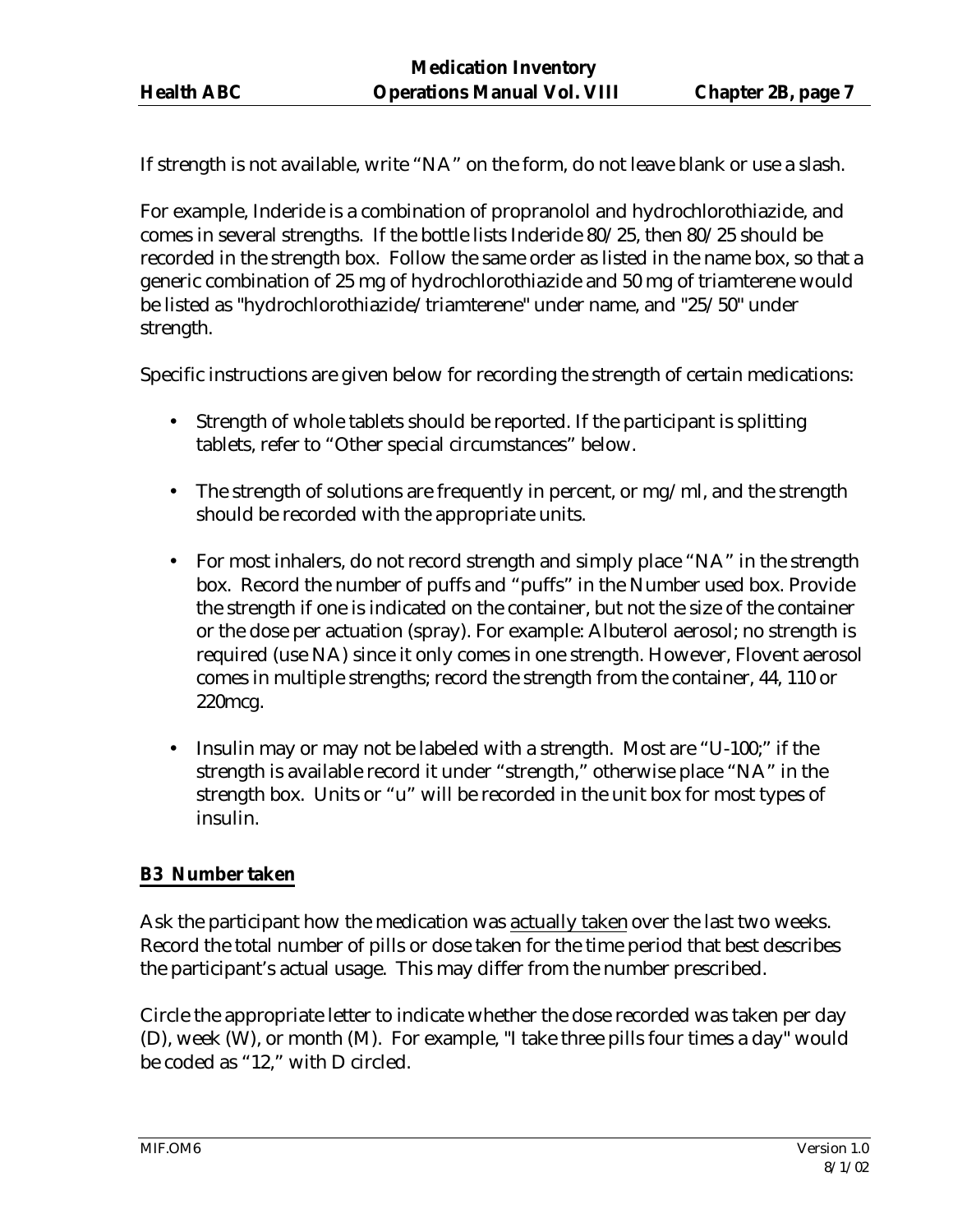When instructions state "take as directed" or include a range (for example, "take 1-2 pills 3-4 times a day"), ask the participant the usual number taken per day, week, or month in the last two weeks.

Since the reference period for medication use is only 2 weeks, number of pills or doses per month should only be used if the medication is taken less than once a week.

Other special circumstances include:

• Complex instructions- Record the average. For example, "I take one pill every other day" would be coded as "0.5" per day, and "I take 1 pill every other day, alternating with 2 pills every other day" would be coded as "1.5" per day.

If the complex schedule involves two different strengths of the same medication, record the two different strengths as separate medications and record how each is taken. For example, a participant may take 10 mg and 12.5 mg of Coumadin on alternate days. Coumadin is not available in 12.5 mg strength, so the participant is taking a 10 mg tab every day plus a 2.5 mg tab on alternate days. Record as: Coumadin Tabs, 10 mg, 1 pill per day, and a second entry for Coumadin Tabs, 2.5 mg, 15 pills per month.

- Split doses- If a medication is only available in 50 mg strength and the participant is taking half a pill (25 mg) each day, record as "50" strength, "mg " unit, and "0.5" used per Day.
- Solutions- The examiner should record the medication as it is actually taken, in teaspoons, tablespoons or ounces per day, week, or month and include the units as "TSP," "TBS" or "OZ" in the "Number taken" box.

For example, two tablespoons of a 10% potassium chloride solution (KCl) taken twice a day would be entered as "10" under strength, "%" under units, and "4 TBS" per day under "number used."

Another example: Scott-Tussin expectorant comes in 100 mg per 5 ml strength. Therefore, if a participant is taking Scot-Tussin (100 mg), 1 teaspoon per day, convert the strength to 20 mg/ml, and record the following: "20" strength, "mg/ml" units, and "1 TSP" used per Day on the Medication Inventory Form.

For entry into the data system, the Access system will convert all liquid medications to ml, using the following conversions: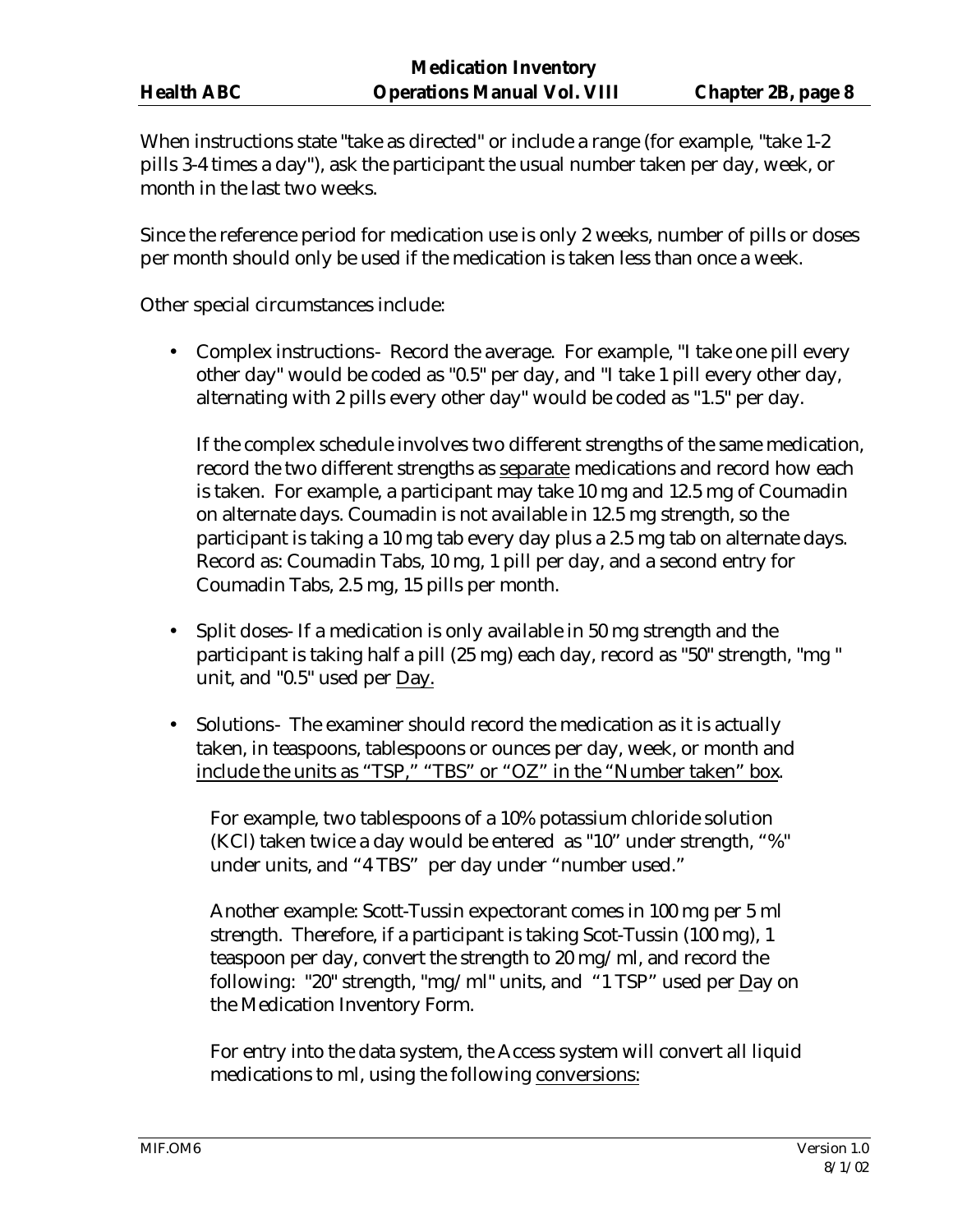| 1 teaspoon   | $= 5$ ml  |
|--------------|-----------|
| 1 tablespoon | $= 15$ ml |
| 1 ounce      | $= 30$ ml |

- Inhalers- Record the total number of sprays or puffs used per day, week, or month. Put this information in the Number used box (e.g. 2 puffs).
- Creams, lotions (includes any topical medication or shampoo)- Record the total number of applications used per day, week, or month.
- Patches- Record the total number to be applied to the skin per day, week, or month.
- Powdered medications- Record the total number of teaspoons or tablespoons used per day week or month. For example, if a participant uses 2 tablespoons per day of Metamucil, it would be coded as "Metamucil" under name, "NA" under strength and units, and "2 tbs" under number taken. A participant who takes "two scoops a day" of Questran, a powdered lipid-lowering drug, this should be coded as "Questran" under name, "NA" under strength and units, and "4 tbs" per day under number taken (as the "scoop" provided with the medication is approximately two tablespoons). Note that although powders are usually dissolved in water before they are taken, they are not liquid medications, they are powders (formulation code 12, see section B8).
- Eye drops- Eye drops may be coded like any other solutions, except that the number taken refers to the total number of drops used per day, week, or month (not the number per eye). For instance if a participant uses 4 drops a day in each eye of Timoptic 0.5%, it would be coded as "Timoptic" under name, "0.5" under strength, "%" under unit, and "8 gtts" per Day under number taken.
- Insulin injections- Record the total number of units given per day, week, or month. For instance if a participant took 10 units of regular (U-100) insulin every morning and 5 units each night, it would be recorded as "regular insulin" under name, "U-100" under strength, "u" under units, and "15" per Day under number taken.
- Tapered medications. Record the maximal dose taken during the taper, even if the participant is currently taking a smaller dose. For example, if a participant had been given a steroid taper 3 weeks prior to the visit with a starting dose of 60 mg of prednisone per day, and was currently taking 10 mg per day, "60" mg per Day would be recorded. **Be sure to record "taper" as part of the name.**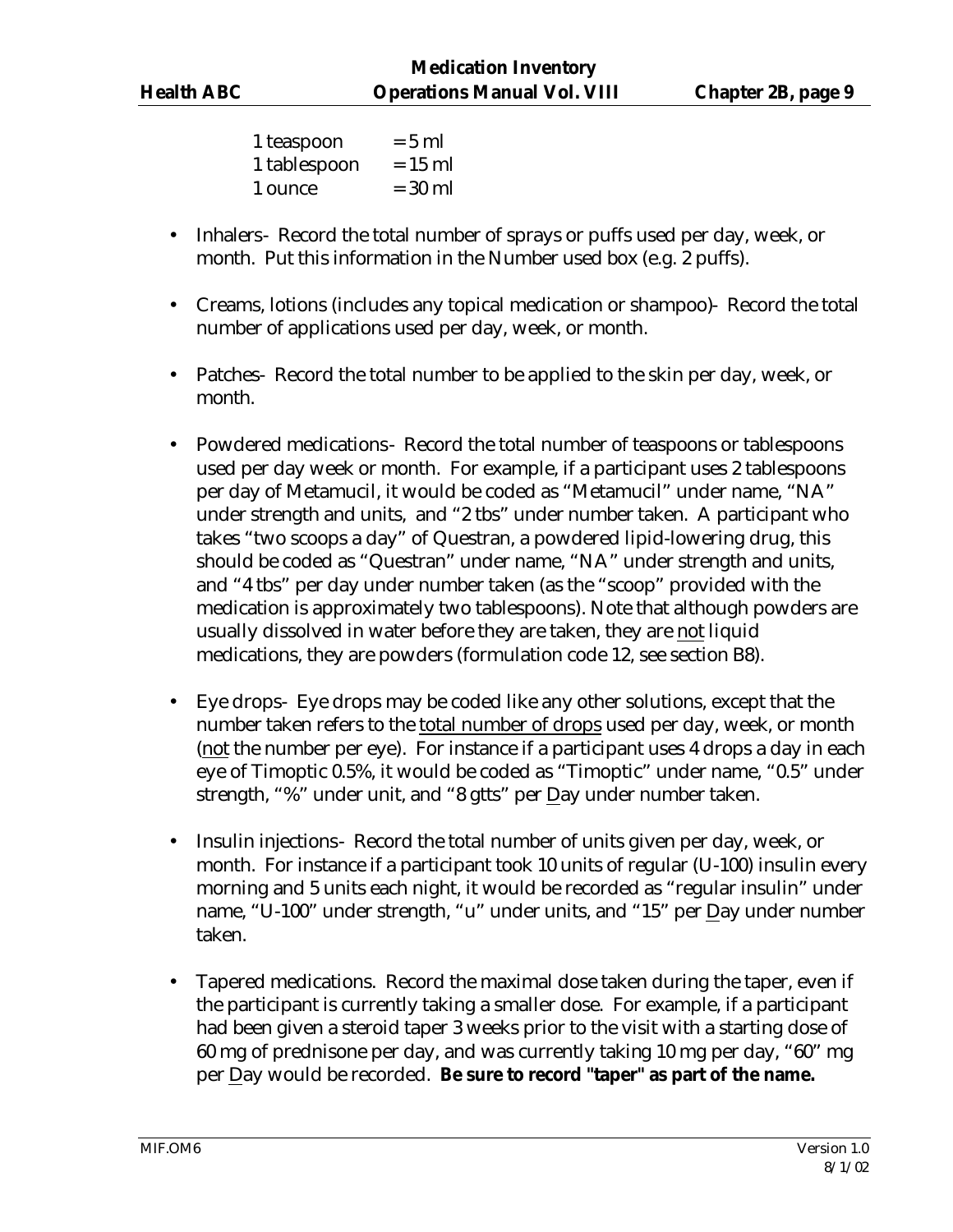• Occasionally a participant will say that they receive an injection every 3 months. If the participant received an injection within the past 2 weeks and they get this injection every three months, indicate number used as "0.33" per Month. If they received the injection outside this 2 week period, do not record this medication.

### **B4 PRN medications (as needed)**

Indicate whether the medication is taken on an "as needed" basis by marking yes or no in the PRN box. The strength and number taken should be completed as above for all medications taken "PRN." The strength and number taken refer to the dose when the medication is actually used, not the average usage over some period of time. For example, a sleeping pill such as halcion, 0.25 mg, taken at bedtime about twice a week should be recorded as "halcion" under name, "0.25" under strength, "mg" under units, and "1" per day under number used. Please note that "As needed" is not the same as "As directed." PRN is generally used for allergy, pain, or sleep medications.

# **B5 Container seen**

For each medication recorded, indicate if the container was actually seen by Health ABC staff.

#### **B6 Reason for use**

Each current medication listed on the Health ABC MIF must have a primary reason for use to identify the indication and to facilitate coding. Limit the reason for use to the primary indication, and use the best medical indication offered by the participant. For example, if told that a medication was taken for "high blood pressure" record "high blood pressure" or "hypertension" after "reason for use."

For vitamins, minerals, and herbal supplements, use "supplement" as the reason for use unless a more specific indication is volunteered by the participant. For example, most multiple vitamins are taken as nutritional supplements, and "supplement" will usually be the reason for use. A multiple vitamin with iron, however, might be taken because of iron deficiency anemia, and the appropriate reason for use in this instance would be "anemia" or "iron deficiency anemia."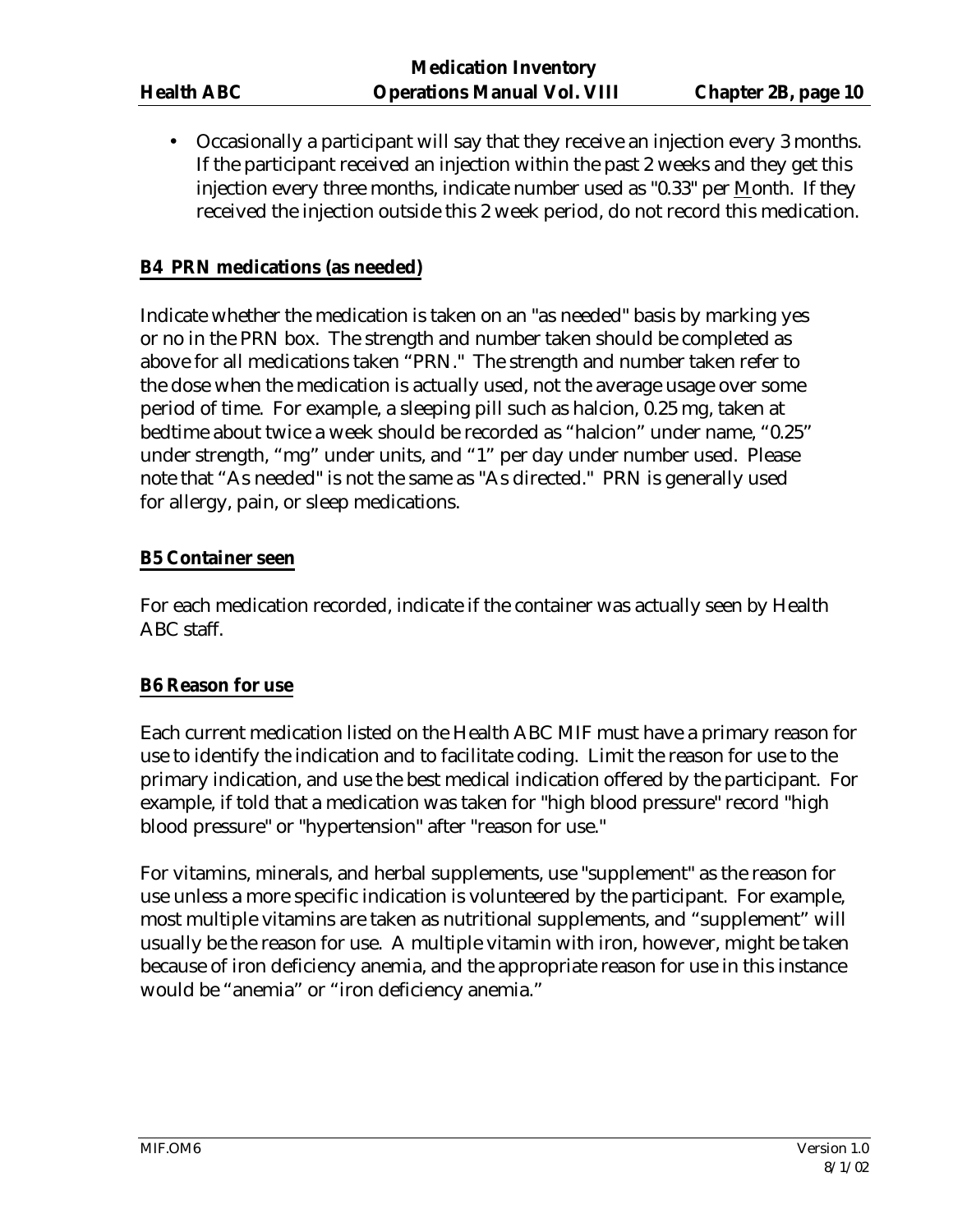#### **B7 Start date**

The start date is the approximate month and year the medication was first taken on a regular basis (not the date prescribed or obtained from the pharmacy), or the date a new dose or frequency of use began. If the participant is unable to recall the exact start or stop date, ask them to estimate the dates as best as possible. Ask the participant if they have been taking this medication since the last visit. The printout from the Year 5 clinic visit (Data from Prior Visits report) may be helpful, but do not assume just because a medication is not on the previous medication list that it was not being taken at the time of the last visit (they may have forgotten it).

If the medication was not taken at the last visit (i.e. a new medication): Record the new medication and dosing with the appropriate start date.

If the medication was taken at the last visit:

Ascertain if the participant continues to take the medication at the same dose and frequency as at the previous visit. If so, the start date should be that recorded on the previous medication list. If the dose or frequency of the medication has changed since the last visit, record the date the current dosing was begun, along with the new dosing information. A new start date should also be entered if there has been a significant interval since the last visit (8 weeks or more) when the medication was not taken.

#### **B8 Formulation code**

For each prescription medication, select one of the following formulation codes.

0=unidentifiable 1=oral tablet 2=oral capsule 3=oral liquid 4=topical cream, lotion, or ointment 5=other liquid 6=ophthalmic 7=missing 8=rectal or vaginal 9=inhaled or nasal 10=injected 11=transdermal patch 12=powder 99=other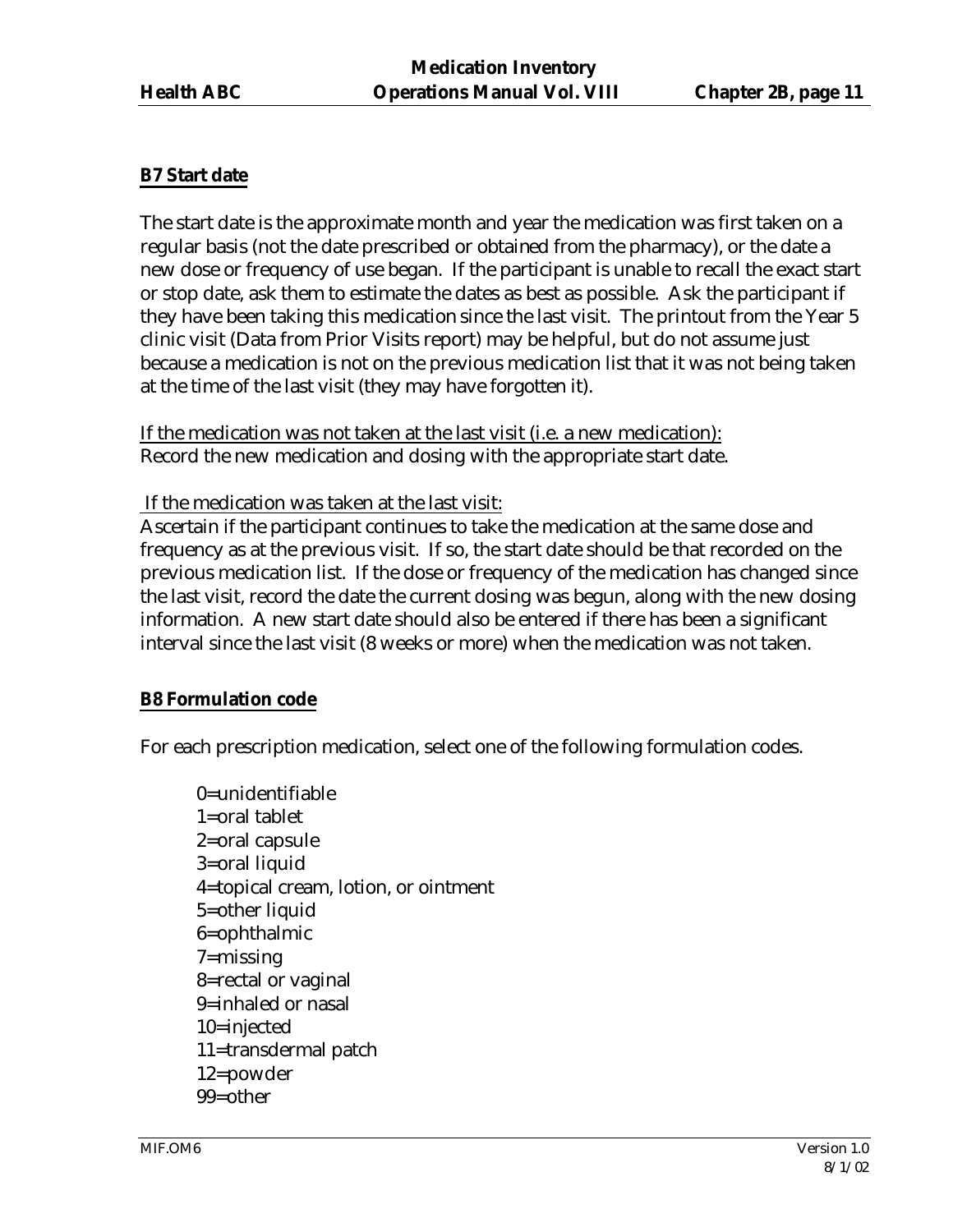# **3.4 Recording non-prescription medications**

### **C Non-prescription medications (Section C of MIF)**

This section uses the same format as the section on prescription medications. The Non Rx box has been pre-checked next to the Formulation Code box on the form, so it is imperative that only over-the-counter medications and supplements be entered in Section C of the MIF.

To simplify the coding of non-prescription medications, some medications may be coded in the following fashion:

- 1) If a cold medication is a well-known national brand, such as "Actifed," the trade name may be used and the appropriate strength recorded. For others, enter the name and strengths of the primary ingredients such as "Acetaminophen 500 mg/Psuedoephedrine 30 mg/Chlorpheniramine 4 mg. When multiple ingredients (>3) are included, record as "cold remedy" or antihistamine/decongestant".
- 2) If an allergy medication is a well-known national brand, such a "Allerest," the trade name may be used and the appropriate strength recorded. For other allergy preparations, enter the name and strength of the primary ingredients such as "Pseudoephedrine 30 mg/Chlorpheniramine 4 mg. Include the strengths in the name box and place "NA" in the strength box. When multiple ingredients (>3) are included, record as "allergy medication" or "antihistamine/ decongestant" and write NA in the strength box.
- 3) Herbal medications should be coded with the name of the herbal ingredients; avoid brand names or product names like "Herbal Prostate Supplement" or "Herbal Lung Support." Herbal products with unidentifiable ingredients or more than 3 ingredients may be coded as "herbal preparations," "dietary herbal," or "topical herbal."
- 4) All calcium preparations, regardless of the brand or type of calcium, may be coded as "calcium." As with other non-prescription (over-the-counter) medications, avoid using the brand name where possible. For example, Walgreen's calcium carbonate, oyster shell calcium, and calcium citrate could all be coded as "calcium." If they also contain vitamin D, they should be coded as Calcium/vitamin D (include strengths of both).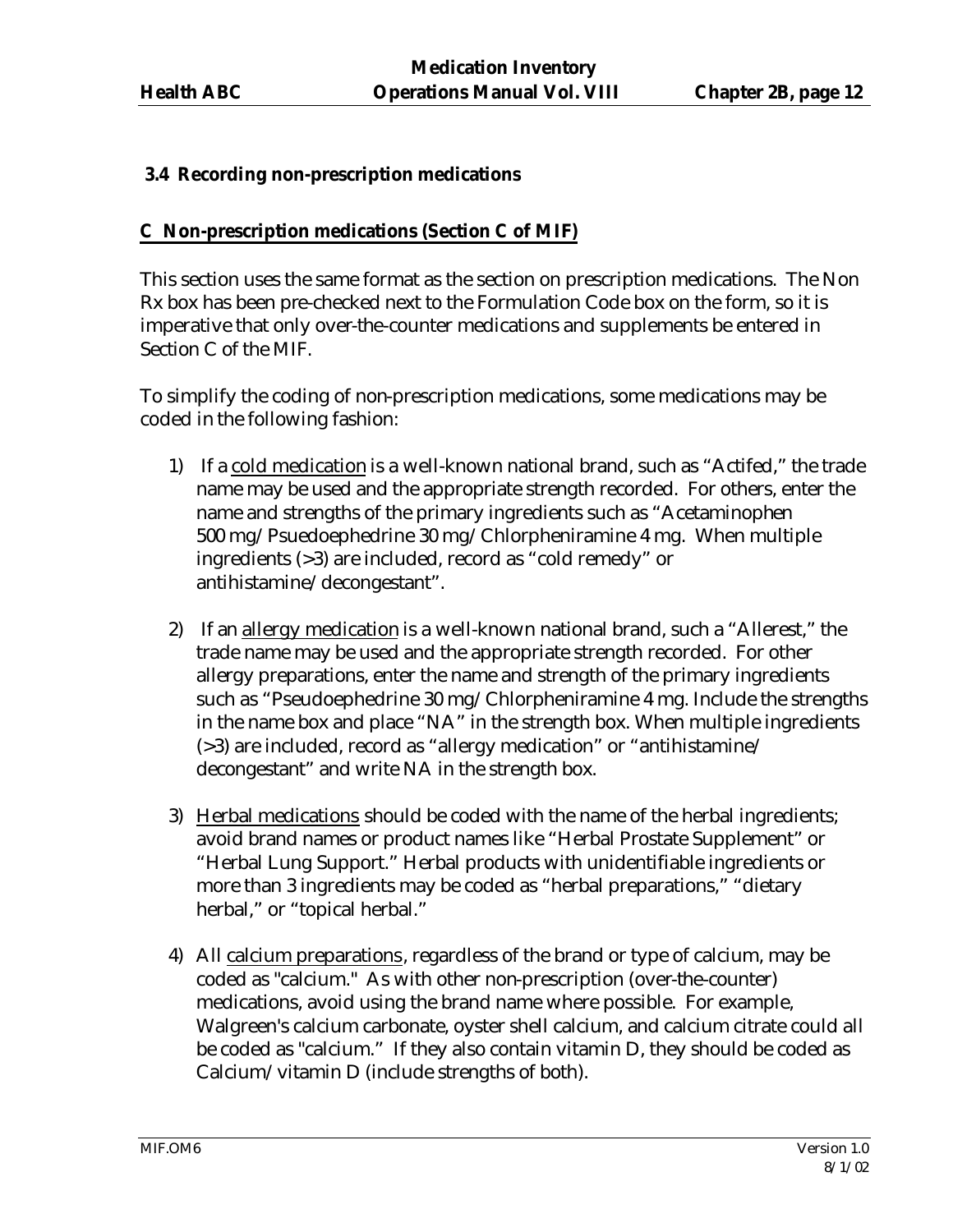5) Any vitamin preparation with three or more components may be coded as a "multivitamin." Those multivitamins with a single extra component, such as extra calcium or iron, should be coded as "multivitamins/calcium" or "multivitamins/iron." Preparations with just two components (for example, one vitamin and one mineral, or two different vitamins) should be coded as combination medications, including strength.

# **C1 Medication name**

Record only non-prescription medications used in the two weeks (14 days) prior to the visit. Write clearly! Record the complete drug name exactly as written on the container. However, for local or regional brand names please provide names and strengths of main ingredients. National brand names may be used; when in doubt, provide the main ingredients and strengths.

If additional space is required, mark the box at the end of **Section C**, and use the **Supplemental MIF Form**. Be sure to check the Non Rx box to the right of the Formulation Code on the Supplemental MIF Form. The printout of non-prescription medications recorded at the Year 5 clinic visit may be helpful, but be sure to take the information directly from the medication container.

#### **C2 Strength**

Record strength as indicated on the label of all non-prescription medications.

Please do record a strength for all calcium supplements, but in general it is not necessary to record the strength of calcium contained within a multiple vitamin. In addition, if the preparation contains extra amounts of calcium it should be recorded. For example, "extra strength TUMS" would be coded as "TUMS EX" or "calcium" or "calcium carbonate" under name, and "750" under strength. "Os-Cal 500+D" would be recorded as "calcium/vitamin D" under name, and "500/250" under strength.

#### **C3 Number taken**

Follow instructions as given for prescription medications.

# **C4 PRN medications**

Indicate whether the non-prescription medication is usually taken on an "as needed" basis by marking the "yes" or "no" box in the PRN box.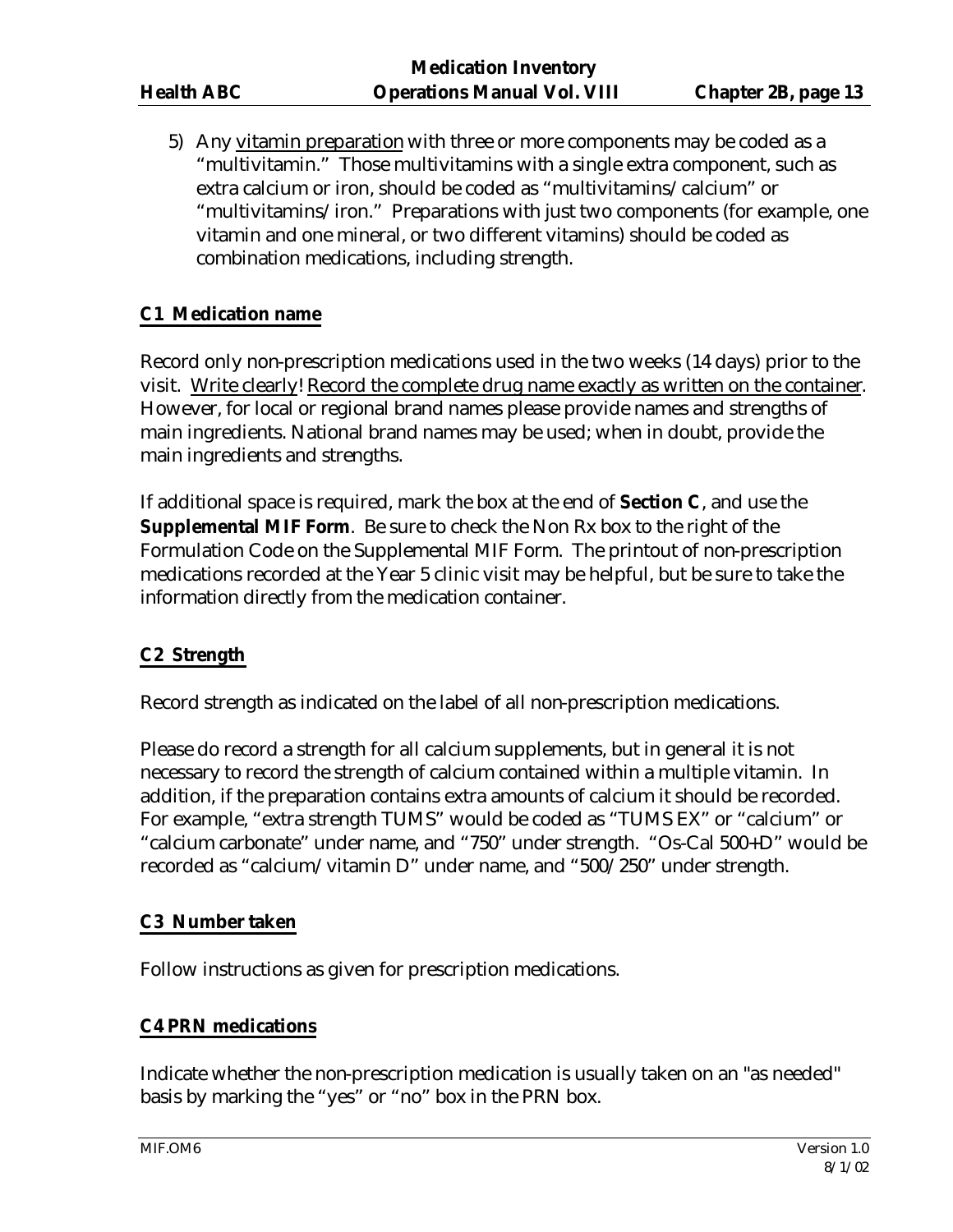#### **C5 Container seen**

For each medication recorded, indicate if the container was actually seen by Health ABC staff.

#### **C6 Reason for use**

Each current medication listed on the Health ABC MIF must have a primary reason for use to identify the indication and to facilitate coding. Limit the reason for use to the primary indication, and use the best medical indication offered by the participant.

For vitamins, minerals, and herbal supplements, use "supplement" as the reason for use unless a more specific indication is volunteered by the participant. For example, most multiple vitamins are taken as nutritional supplements, and "supplement" will usually be the reason for use. A multiple vitamin with iron, however, might be taken because of iron deficiency anemia, and the appropriate reason for use in this instance would be "anemia" or "iron deficiency anemia."

#### **C7 Start date**

The start date is the approximate month and year the medication was first taken on a regular basis (not the date prescribed or obtained), or the date a new dose or frequency of use began. If the participant is unable to recall the exact start date, ask them to estimate the dates as best as possible. Ask the participant if they have been taking this medication since the last visit. The printout from the Year 5 clinic visit (the previous medication list) may be helpful, but do not assume that just because a medication is not on the previous medication list that it was not being taken at the time of the last visit (they may have forgotten it last time).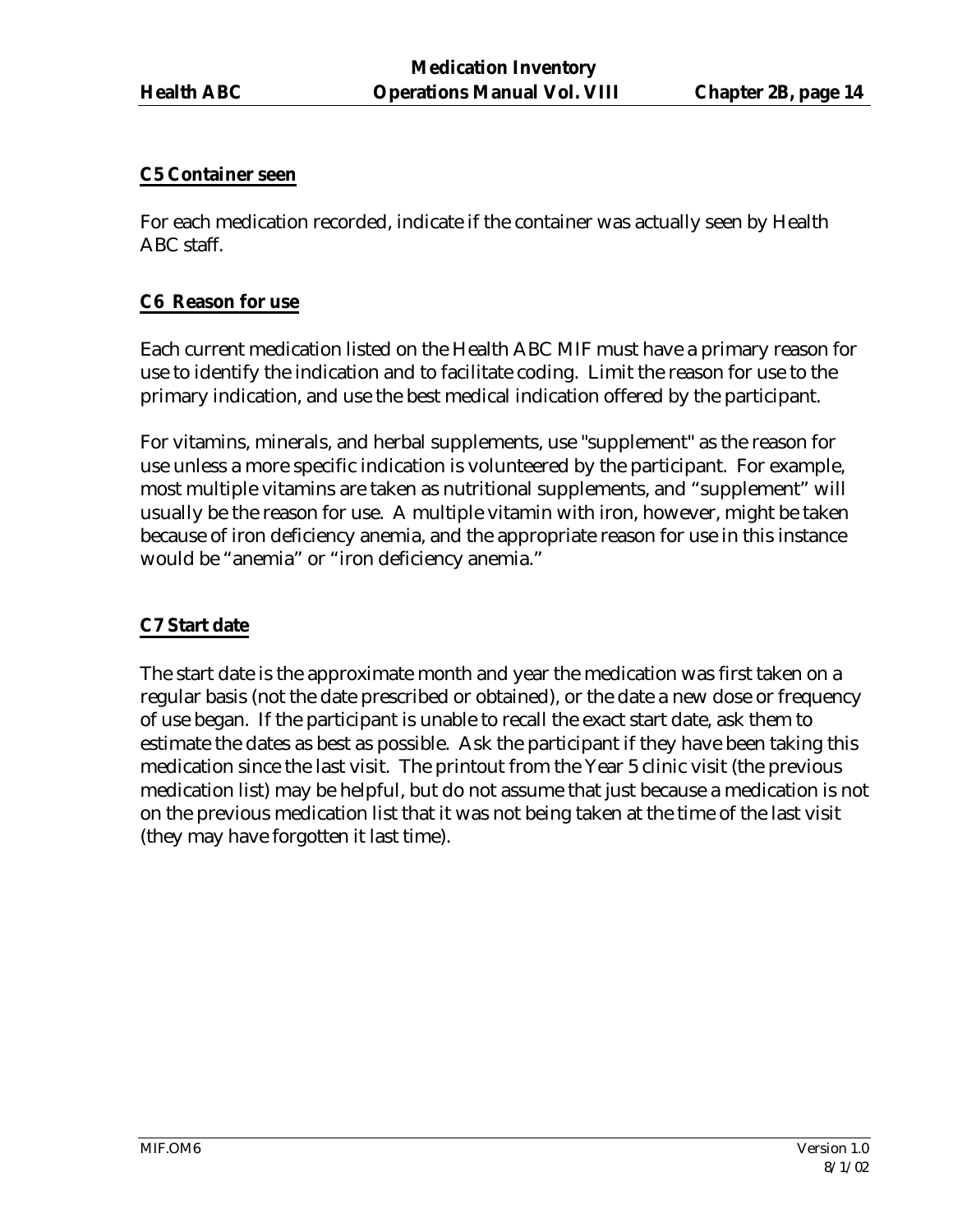If the medication was not taken at the last visit (i.e. a new medication): Record the new medication and dosing with the appropriate start date.

If the medication was taken at the last visit:

Ascertain if the participant continues to take the medication at the same dose and frequency as at the previous visit. If so, the start date should be that recorded on the previous medication list. If the dose or frequency of the medication has changed since the last visit, record the date the current dosing was begun along with the new dosing information. A new start date should also be entered if there has been a significant interval since the last visit (8 weeks or more) when the medication was not taken.

# **C8 Formulation code**

For each non-prescription medication, select one of the following formulation codes.

0=unidentifiable 1=oral tablet 2=oral capsule 3=oral liquid 4=topical cream, lotion, or ointment 5=other liquid 6=ophthalmic 7=missing 8=rectal or vaginal 9=inhaled or nasal 10=injected 11=transdermal patch 12=powder 99=other

# **3.5 Returning medications**

After double checking that all medications have been added to the list, return the medications to the participant and thank them.

# **4. Instructions for data entry**

The Health ABC MIF must be entered by hand into the Health ABC Database. Most medications listed in the Health ABC MIF will be matched to an existing preparation and strength in the Health ABC medication dictionary, but new or unusual medications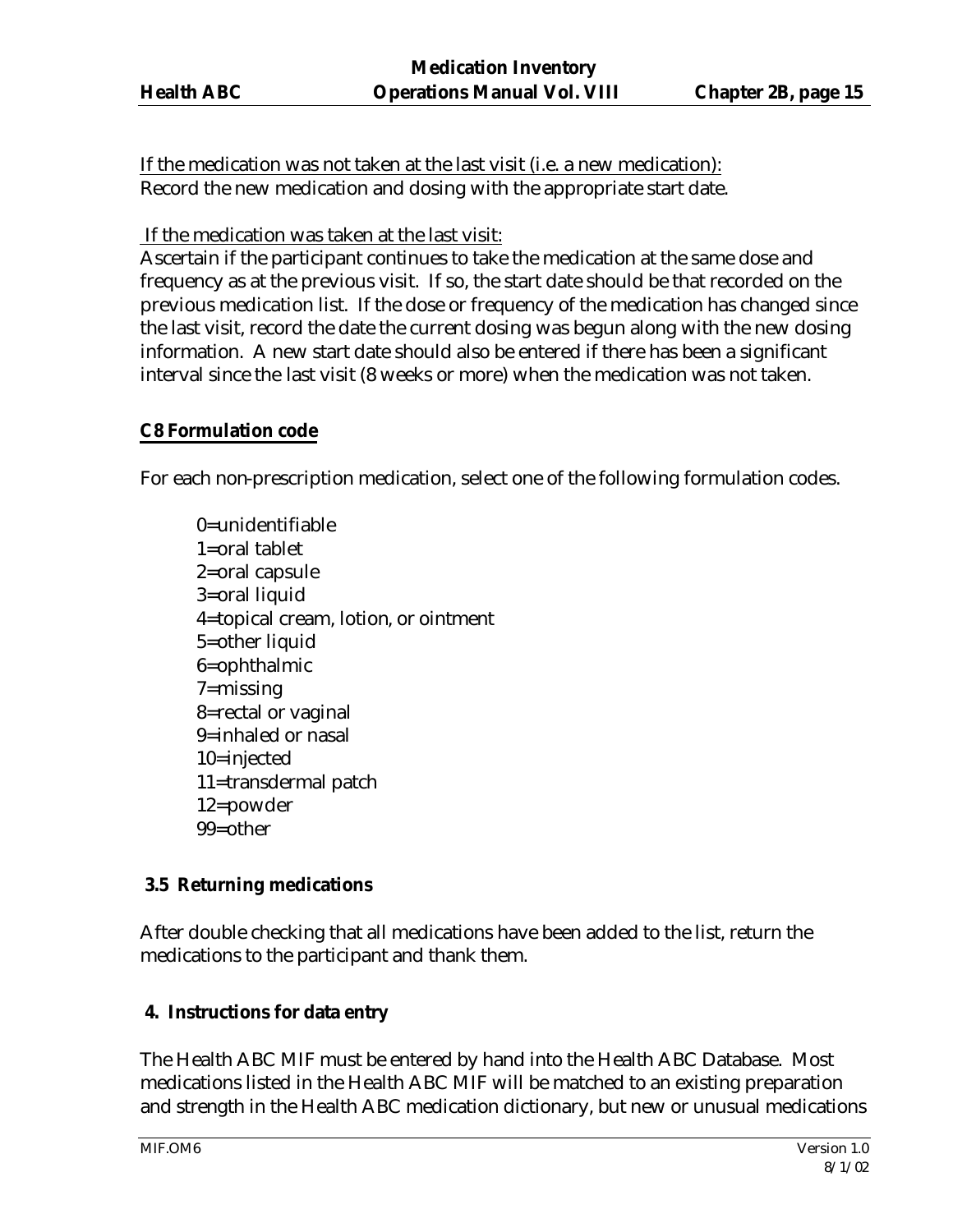may not be in the dictionary. Medications, formulations, and strengths not found in the Health ABC medication dictionary will be identified and coded by the Coordinating Center. Medication edits for the field centers will be periodically generated for medications that seem incorrect or cannot be coded. This year the Forms Access application has been modified to make data entry of liquids and powders more straightforward. If the medication is a liquid or a powder, you will be sent to a separate screen, where you will enter the Number used exactly as the examiner recorded it. The Access application will take care of the conversion (if needed) and place the information in the correct places in the data system.

# **4.1 Starting a new session**

The information on the form must be hand entered through the Health ABC Forms Access system. It is very important to be sure that these data are entered into the correct visit year. The main menu for the Forms Access system shows five buttons on the left side, one for each visit year in which medication information was collected. Be sure to click the "MIF Data Entry: Year 6" button to enter data from the Year 6 MIF. This will bring you to a screen "Find MIF for ID=\_\_\_\_\_\_." If the first participant you have to enter has not yet had any Year 6 medications entered, click "Add New." If the first participant you have to enter already has had one or more medications entered for Year 6, enter the participant's Health ABC Enrollment ID# in the box and click "OK"

# **4.2 Entering MIF data for a new participant**

Although MIFs may have been entered for baseline through Year 5, each participant seen in Year 6 must be added to the Year 6 MIF database. To start entering the MIF information for a new participant, follow the instructions in section 4.1 above (if this is the first participant of your data entry session) or click the smiley face button at the top right of the screen (for all other new participants entered in a session). Either way, you will be taken to a screen where you can enter the information from the top of the MIF form.

You must complete this screen for all participants who had any type of visit in Year 6, even if the participant took no medications or refused to allow you to complete the Medication Inventory Form. Enter the Health ABC Enrollment ID#, acrostic, date the form was completed, and the examiner's staff ID# on the first line. The introductory question corresponding to the next box is different on the Core Home Visit MIF and the Clinic Visit Workbook. Just click the bubble that most closely corresponds to the response on the form you are working from.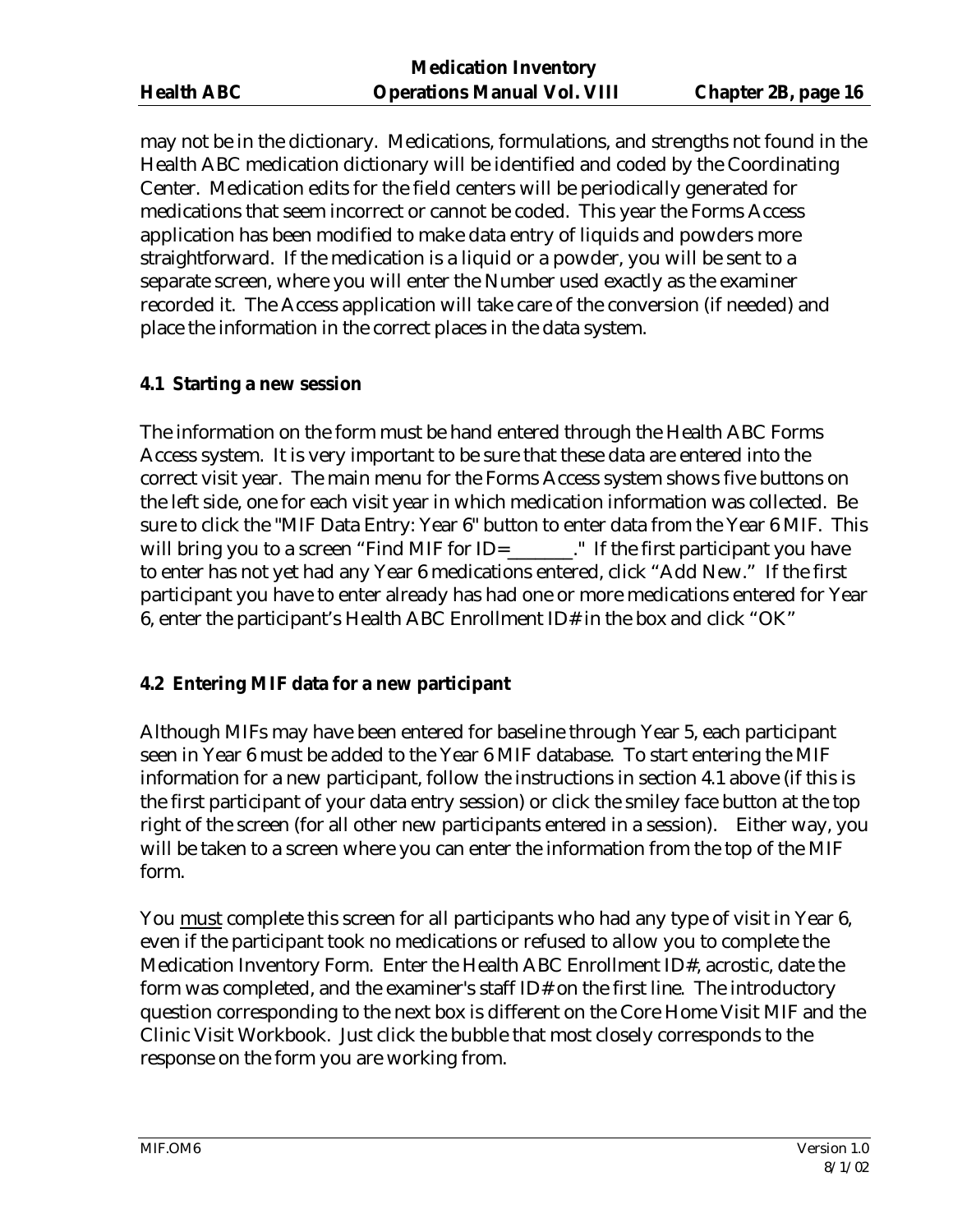If the participant did not take any medications in the preceding 2 weeks, click "Took no medicines" and type "0" in the "Total Number brought in" box. The "Did examiner call participant to complete MIF?" question should only be completed if the participant responded "No" to the question regarding whether the medications recorded were all of the medications taken during the last 2 weeks. If the participant refused to cooperate with a medication inventory, mark the second line "Refused" and type "0" in the "Total Number brought in" box.

When the first screen is complete, click the "Add" button to save the data. If you have entered an invalid Health ABC Enrollment ID#/Acrostic combination, you will get the error message "Year 6 Clinic Visit not yet entered" and the data will not be saved. You will need to start again using the correct identifiers. If you have already entered some or all of the Year 6 medications for that participant, you will get the error message "This ID has already been entered in MIF file" (see below).

# **4.3 Adding additional medications for participants already entered**

If you have started entering the MIF for a participant in Year 6 and need to add an additional medication, you need to search for the participant first. After clicking the MIF Data Entry: Year 6 button, click the button with the binocular icon. You will be asked to "Please Enter a HABC ID." Enter the participant's Health ABC Enrollment ID# (including the HA or HB prefix) and then click "OK." You will be brought to the first record for that participant. Be sure the medication you intend to enter isn't already in there for that participant. If not, click the button between the smiley face and the binoculars to insert a new record for that participant.

# **4.4 Completing a medication screen**

After either adding a new participant (see section 4.1) or adding a new record for an existing participant (see section 4.2), you will see a screen entitled "Year 6 Medication Inventory Form: Add new medication for participant \_\_\_\_\_\_." (The participant's Health ABC Enrollment ID# will be entered in the following box.) If the participant took no medications or you have reached this screen in error, click "Cancel." If you click the "Add" button, a blank medication will be entered and will have to be deleted during editing.

To enter the medication name, pull down the menu under Medication Name (or start typing the medication as written on the MIF). You will usually see more than one entry with a very similar medication name. Each medication in the medication dictionary is a specific strength and formulation, so you must pick the one that exactly matches the medication recorded on the MIF (the few exceptions to this rule are listed below.) If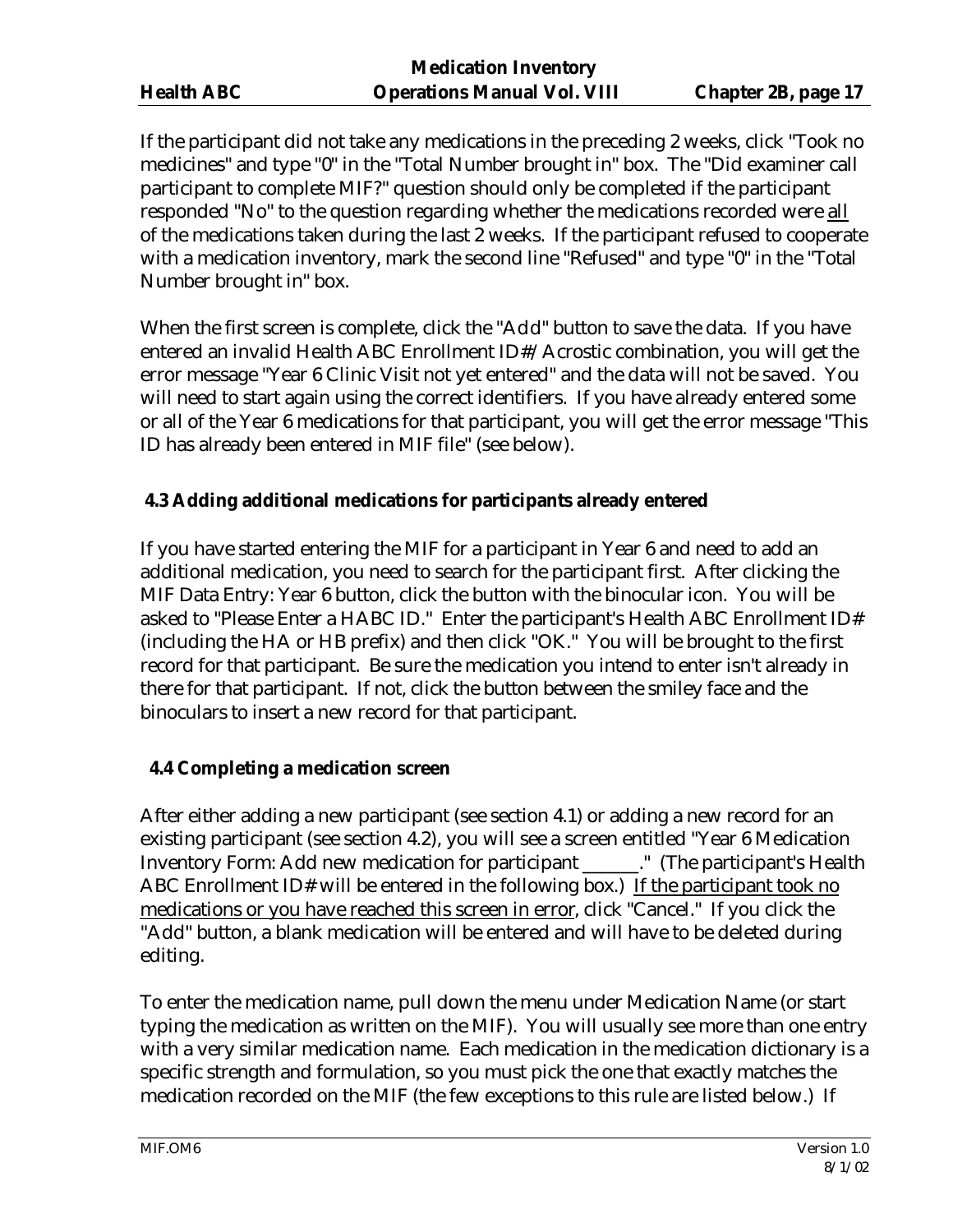you do not find a match (be sure to scroll up and down a bit), then simply type in the name as written on the MIF. If the examiner has recorded a medication with multiple ingredients and the strengths for each, type all of this information in the Name box. (The Strength box will not accept multiple strengths.) Do not match to a medication that is close but not an exact match. As noted above, medications, formulations, and strengths not found in the Health ABC medication dictionary will be identified and coded by the Coordinating Center. In particular, if the examiner has written the word "taper" after the medication name, do not match to a dictionary entry without the word "taper," even if the strength and formulation are the same. Instead, if no appropriate entry with the word "taper" exists, type the medication exactly as the examiner recorded it without matching. The Coordinating Center will take care of adding an appropriate taper entry to the dictionary.

After entering the medication name, a dialog box will pop up asking whether the medication is a liquid or a powder. If you click the bubble for either a liquid or a powder, you will be taken to a new sub-screen, where you can enter the information exactly as the examiner recorded it (i.e., no need to convert tsp to mL, etc). Note that you will put the units for the strength (e.g. %, mg/mL, mEq, etc) in the Units (strength) box and the units for the number used (e.g. Tbs, tsp, cc, ounces) in the Units (used) box. The Access application will take care of putting the correct information, with conversion, if appropriate, in the correct places in the data system and then take you back to the regular medication entry screen to complete entry of the medication.

For example, if the participant is taking Walgreen's Gingko Liquid Elixer, 10 mg/mL, 1 tsp per Day, you will type in "Walgreens Gingko Liquid Elixer" under the medication name (no match possible), then click the Yes button in response to the question "Is this medication a liquid or a powder?" On the next screen you would click the Oral liquid button, then enter 10 in the Strength box, mg/mL in the Units (strength) box, 1 in the Number Used box, and tsp in the Units (number) box. Then click OK. This will take you back to the usual medication screen, where you will see a 10 in the Strength box, mg/mL in the Units box and 5 (1 tsp converted to 5 mL) in the Number used box. Another example, if the participant is taking 1 Tbs of Metamucil a day, you would match to Metamucil, click the Yes button, click the Powder button, then enter NA for Strength, NA for Units (strength), 2 for Number used, and tbs for Units (used). Then click OK. This will take you back to the usual medication screen, where you will see nothing in the Strength box, tbs in the Units box, and 2 in the Number Used box.

After matching the medication to one in the medication dictionary, the "strength" box may automatically be filled in. Although this strength may look peculiar, the system will not allow you to alter this number. Do not worry. This is how the matching system is intended to work. You only need to complete the strength box if the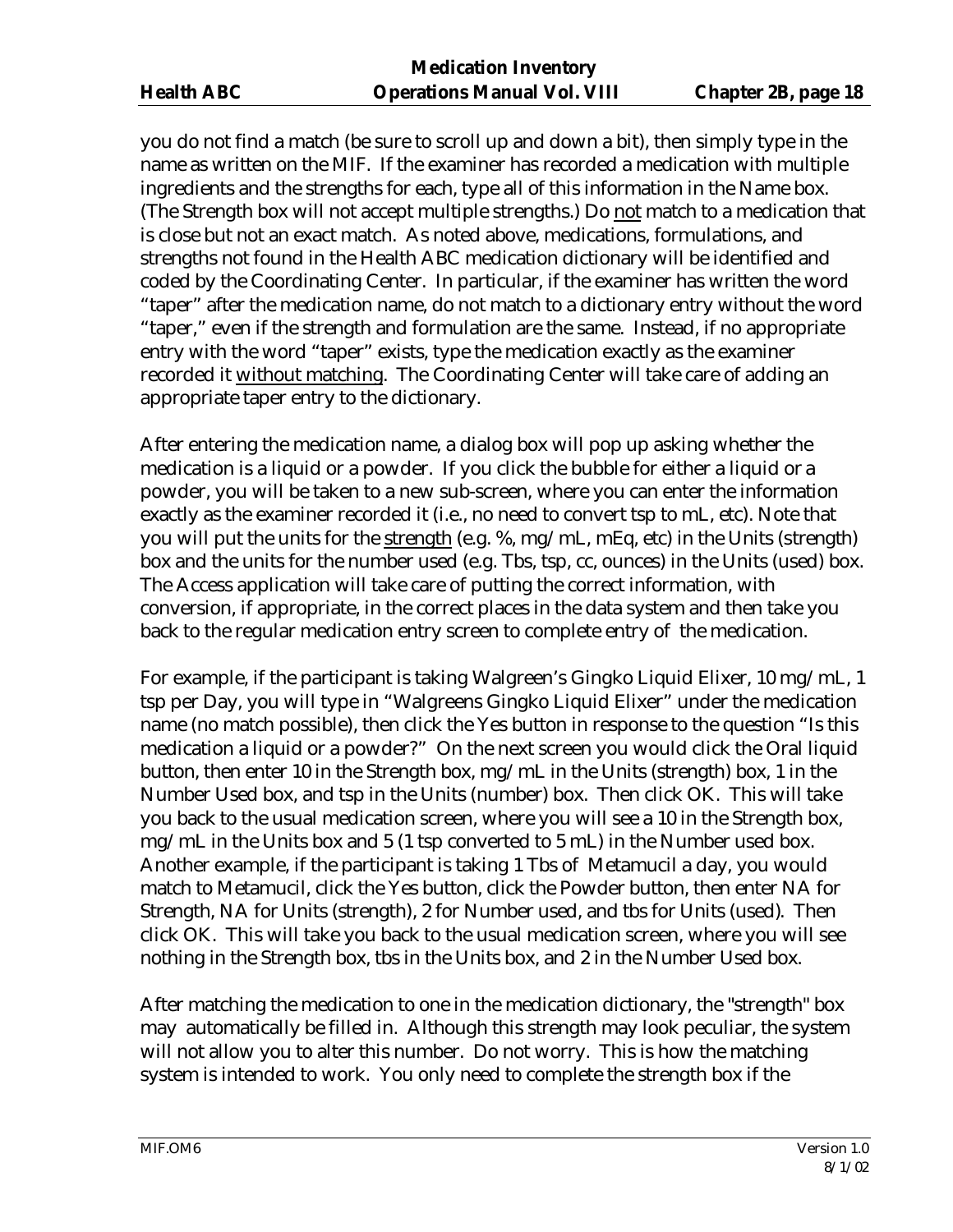dictionary does not supply it or you are unable to match the medication to anything in the dictionary. Be sure to enter the Units (e.g., mg, mcg, etc) as entered on the MIF.

Continue completing the medication by the number used per Day, Week, or Month (click the appropriate button), whether the medication is taken as needed (PRN), whether the container was seen by the examiner, the reason for use, and the formulation code. All of these fields should have been completed by the examiner. If any field is blank, an edit will be generated. Please note that for each medication, the Rx or Non Rx button must be checked. These boxes are pre-checked on the MIF as a reminder to the examiner enter this data in the appropriate section of the MIF.

When all fields are completed, click the "Add" button. If you wish to add additional medications for the same participant, click the "Yes" button in the dialog box "Enter Another?" Otherwise, click "No." If you find an error after entering the medication, this will have to be corrected using the web-based data editing system (see Section 4.4).

#### **4.5 Correcting medications already entered**

Either as a result of an automated edit generated by the editing system, or because you have been sent an edit on paper by the Coordinating Center, it may become necessary to change a medication entry after it has been entered. Please note that a new match cannot be made through the editing system. If the medication has been mis-matched, or no match was entered but a match is now possible, the old medication entry will have to be deleted and the medication re-entered through Forms Access.

To delete a medication, go to that medication record in the Post Queries portion of the web-based data editing system: enter the participant's ID and pull down the Specific Form menu to the appropriate year's MIF, then click "Submit." All the medications entered for that participant for that year will be shown, with the medication name (as matched or as typed in) in the "Visit/Other ID" column. Click the View button. Create a query for the "Reason for Use" field (e.g., type "need to delete") and click the "Post Query" button. This will take you directly to your newly created query. Type the single word "DELETE" in the highlighted "Reason for Use" field (no other field will work) and save your change. The next time the data are updated (usually overnight), that medication will be automatically deleted.

Other, minor, changes can be made through the web-based data entry system. If an edit does not already exist for the medication, simply create a query for the field in question and make the correction in the usual way. Note that it is not necessary to create a query for every field that needs correction if a medication entry needs more than one correction (e.g., in response to the edit "Incomplete medication record.") Just click the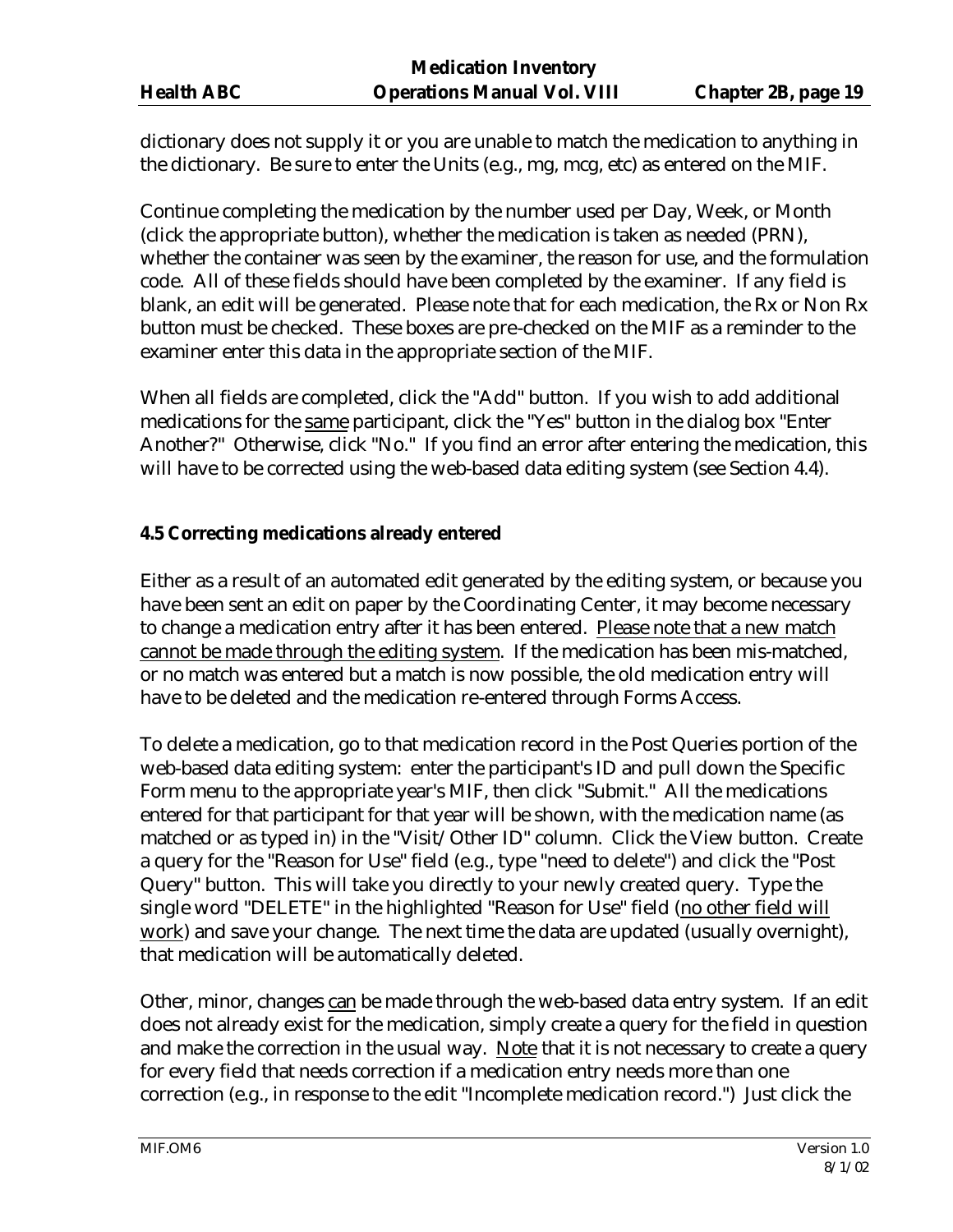"Fix" button for the one edit or query created for that medication and make all the changes needed.

# **5. Procedures for performing the measurement at home**

The same procedures described above may be performed at home. If a participant is given a phone visit in lieu of a clinic visit or home visit, the participant should be asked to gather all the medications they took in the last 2 weeks and help you complete the inventory over the phone. For proxy interviews, ask the proxy to provide this information. In other words, medications should be collected for all participants who do not have a Missed Visit Form.

# **6. Quality assurance**

#### **6.1 Training requirements**

The examiner requires no special qualifications for performing this assessment. The training should include:

- read and study operations manual for Health ABC Medication Inventory
- review of medication procedures and codes
- observation of medication recording by experienced examiner

#### **6.2 Certification requirements**

- successful completion of mock MIF form with sample medications.
- understand how medications are entered into the data system
- observation of performance by QC officer using QC checklist
- copies of completed mock MIF and certification form sent to the Coordinating Center